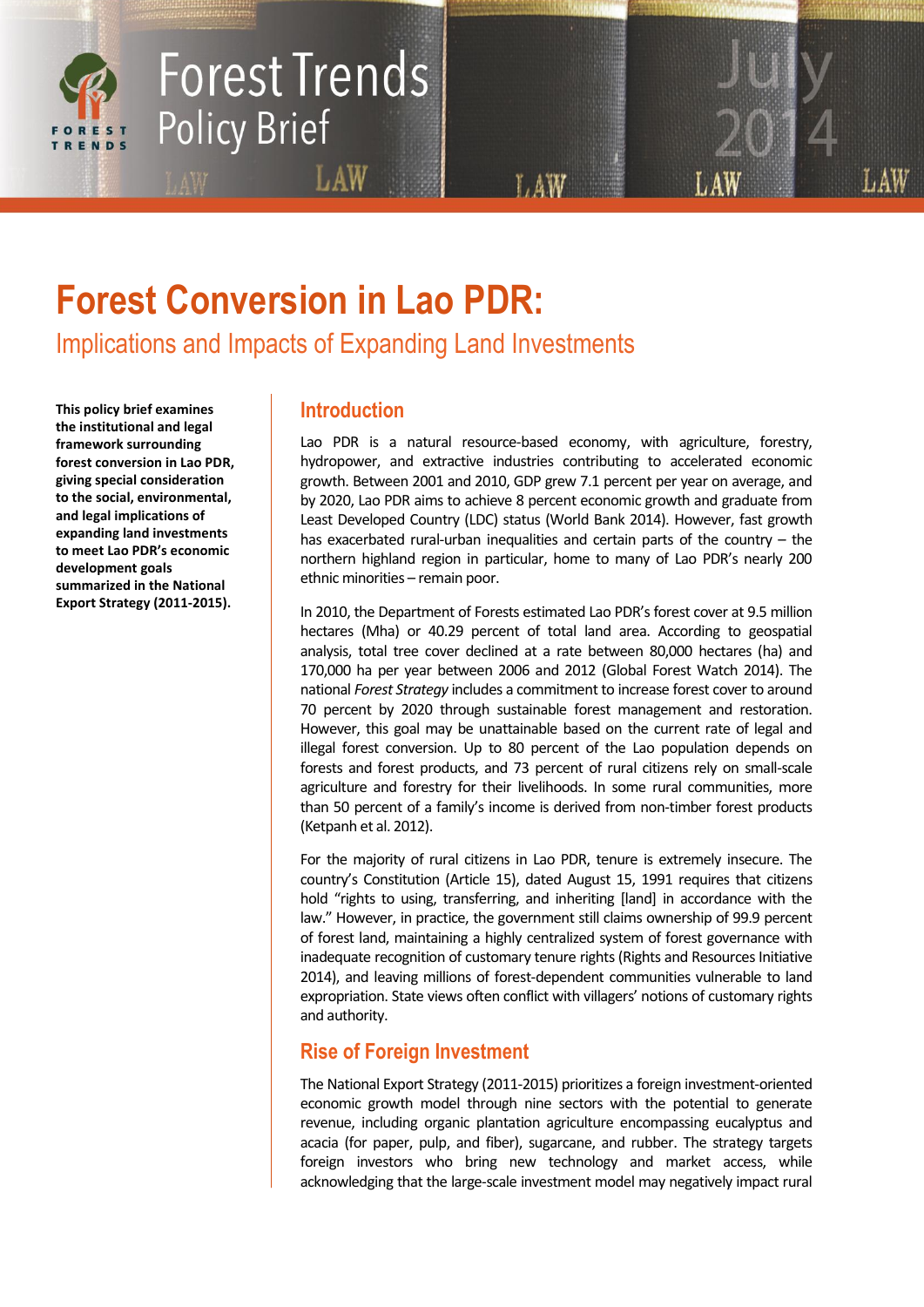citizens. It specifically notes that the process of land allocation for production of export commodities is unstable and unclear, potentially resulting in conflicts of interest between local communities and investors.

In accordance with the National Export Strategy (NES), Government of Lao PDR (GoL) policies have begun to promote change across the agriculture and forestry sectors. This approach is best marked by a shift from reliance on small-scale, local production and the harvesting of natural forests and lower-value products to the establishment of commoditized export-oriented industrial agriculture and forestry plantations.<sup>1</sup> Consequently, Lao PDR has allocated a rapidly expanding area to large-scale foreign direct investment (FDI) projects in agriculture, forestry, and other sectors promoted under the NES. Most, if not all, policies contain language regarding local livelihoods, with an aim to ensure local communities benefit from large-scale investments.

## **The Extent of Land Investments in Lao PDR**

A 2012 report (Schönweger et al. 2012) presents the broadest national review of land-based concessions and leases to date, examining the 2,642 land agreements (totaling 1.1 Mha) officially registered in 2012 for agricultural (including tree plantations) and mining exploitation.<sup>2</sup> It found that "the number of land deals has skyrocketed in recent years, increasing fifty-fold from 2000-2009."

The report concluded that the majority of land developed was classified as primary forest land, with 23 percent categorized as protection forest according to spatial mapping undertaken in 2011.<sup>3</sup> The majority of land investments (62 percent) were less than five ha in size, with leases tending to be smaller than concessions; however, the largest 135 projects – 5 percent – made up 89 percent of the total area under investment.

The distribution of concessions and leases across land types is central to debates over the implications of landbased investments for spatial planning, development, and conservation. While data on land cover classification remains poor, the 2012 review estimates that a total of 260,372 ha, or 45 percent of all area under investment, was granted on unstocked forests (upland or small-scale agriculture), which also covers nearly 45 percent of Lao PDR's land area. An additional 213,650 ha, or 37 percent, was granted on primary forests. This will likely result in a high rate of conversion in Lao PDR's most densely forested areas.

The majority of registered concessions or leases – 65 percent – were owned or leased by domestic investors, though these comprise only 17 percent of the total land area under investment. Foreign investors hold 72 percent of the total area under investment, but only 30 percent of projects. China, Thailand, and Vietnam remain the largest foreign investors both in terms of number of projects and total area, with a higher concentration of Chinese investments in northern Lao PDR and most Thai and Vietnamese investments in the south. Interestingly, foreign investment has largely occurred in areas with a higher poverty rate in comparison to domestic investment sites.

1

<sup>1</sup> See: *PM Decree 46*, Article 2.17 which bans new foreign investment licences for wood processing facilities whose raw material is based on natural forest; PM Order 18 which bans the export of logs, sawn timber and certain NTFPs from natural forest; PM Order 15 promotes domestic wood and NTFP processing of semi-finished and finished products for export (required for rattan and eaglewood); and Agreement of the Minister on Good Agriculture Practices for Environmental Management Standard No. 0538/AFP, dated 9 February 2011.

<sup>&</sup>lt;sup>2</sup> The total area of conversion outlined in the study did not include logging concessions, contract farming, hydropower projects or mining exploration. In addition to the 1.1m ha studied, mining exploration projects covered over 1 Mha, almost equal to all other areas under concession or lease combined. Rubber plantations were estimated to account for approximately one third of the area of conversion, with significant investments in eucalyptus, acacia, and sugarcane as well.

<sup>3</sup> Under Article 9 of the *Forestry Law* No.6/NA (2007), forest land is categorized as Protection Forest, Conservation Forest and Production Forest. Protection forests are set aside to protect natural resources such as river ecosystems and soil quality, while conservation forests are classified for the purpose of preserving plant and animal species and other valuable areas of natural, historical, or cultural significance. Production forests are both natural (primary) and planted forests that are classified for use and production, to support the development of forest-based industries and meet economic development goals. Only specific categories of land can be allocated to AFP projects. Under *Forestry Law* and *Decree* No. 135/PM only degraded forest land and barren forest land can be used for AFP projects through land concessions. However, under the *Land Law* Agricultural Land is also available under a lease or concession, where it is not needed for agricultural purposes as determined through the Land Use Allocation Process.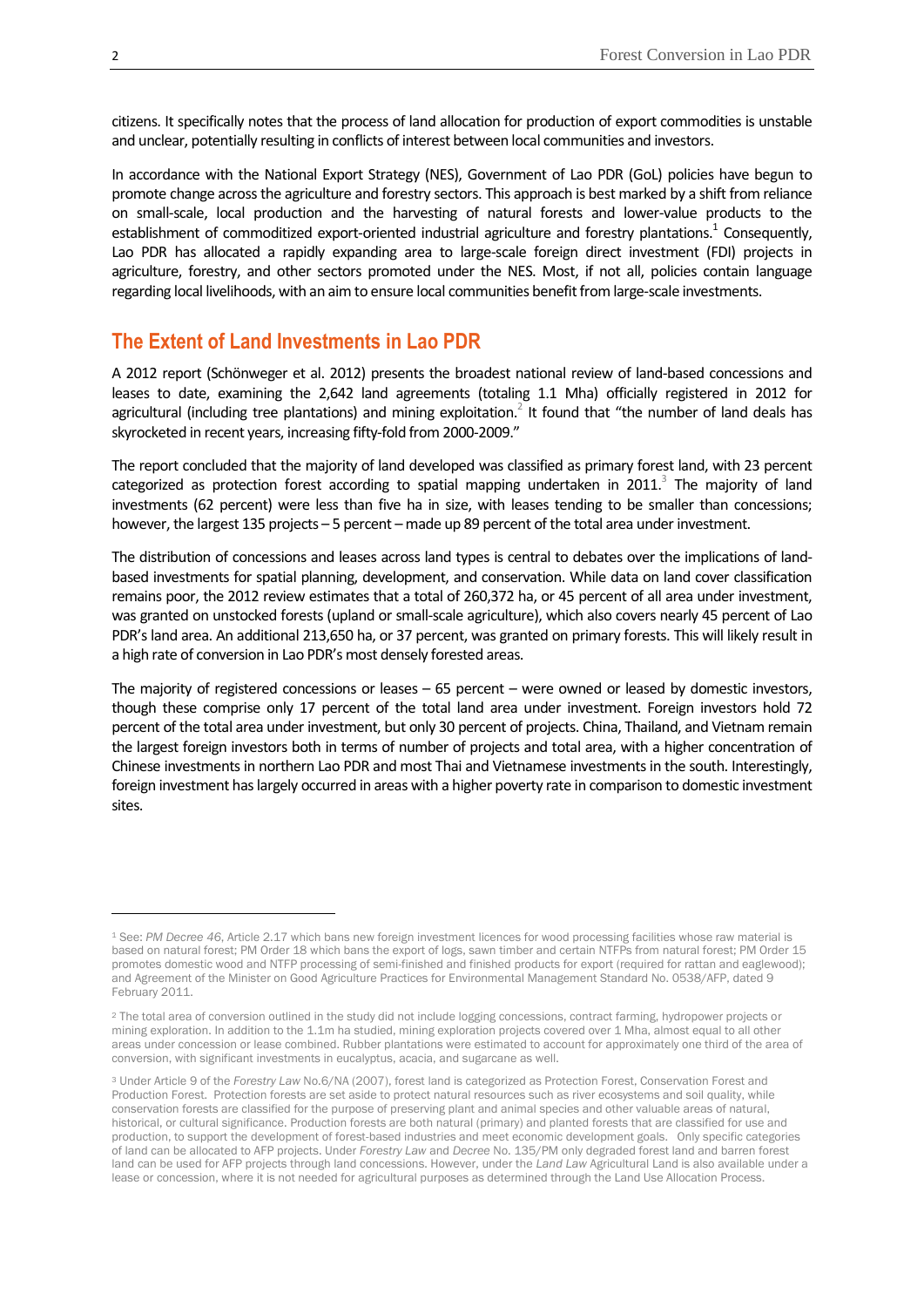| <b>Investor Country</b> | <b>Number of</b><br><b>Deals</b> | <b>Total Area</b><br>(ha) | <b>Average Area</b><br>(ha) | % Total Number<br>of All Deals | % Total Area of<br><b>All Deals</b> |
|-------------------------|----------------------------------|---------------------------|-----------------------------|--------------------------------|-------------------------------------|
| Lao PDR                 | 1,705                            | 181,477                   | 117                         | 65%                            | 17%                                 |
| China                   | 299                              | 199,015                   | 777                         | 11%                            | 18%                                 |
| <b>Thailand</b>         | 127                              | 73,637                    | 701                         | 5%                             | 7%                                  |
| Vietnam                 | 191                              | 307,169                   | 1,862                       | 7%                             | 28%                                 |
| South Korea             | 75                               | 27,114                    | 405                         | 3%                             | 2%                                  |
| Japan                   | 21                               | 29,595                    | 1,480                       | 1%                             | 3%                                  |
| Other                   | 224                              | 278,787                   | 1,245                       | 8%                             | 25%                                 |

#### **Table 1: Land-Based Investments in Lao PDR by Investor Country of Origin (2000-2009)**

*Source: Schönweger et al. 2012.*

## **Legal Code and Institutional Responsibilities**

Lao PDR has an extensive and growing body of regulatory instruments for the agriculture and forestry sector. International obligations, greater exposure to external markets, and increasing demand for access to the land and natural resources of Lao PDR are influencing the development of these instruments. Primary instruments include: The Law on Environmental Protection (Amended) No. 29/NA, dated December 18, 2012; *Land Law* No. NA/04, dated October 21, 2002; *Forestry Law* No. 6/NA, dated December 24, 2007; *Decree on the Compensation and Resettlement of the Development Project of People Affected*, No. 192/PM, dated July 7, 2005; and the *Labour Law* No. 06/NA, dated December 27, 2006.

The national ministries with key procedural responsibilities related to the approval of concessions and the conversion of land and forests include the Ministry of Natural Resources and the Environment (MoNRE), Ministry of Agriculture and Forestry (MAF), Ministry of Planning and Investment (MoPI), and Ministry of Industry and commerce (MoIC). Others, such as the Ministry of Finance, Ministry of Communications, Transport, Post and Construction, Ministry of Energy and Mines, Ministry of Tourism, and Ministry of Electricity, also have varying responsibilities related to land and forest conversion. These line ministries have historically had unclear and overlapping mandates for the assessment, oversight, monitoring, and compliance of land conversion allocation and implementation. While challenges remain, the GoL is in the process of clarifying these mandates.<sup>4</sup>

There are numerous laws, decrees, and regulations on land, investment, and forest management for which the various government agencies are responsible. However, despite a robust regulatory framework, the capacity to ensure legal compliance has been limited. Indeed, the concept of "legality" in relation to land-based investment is not necessarily reflected in national law. The right to operate in a certain area may be dictated by the entity that has authorized concession activity, rather than the legal basis upon which that authorization was issued.

Therefore, many critics note that concessions and leases have been granted to investors without adherence to national regulations and with little regard to customary tenure. Furthermore, poor coordination between national, provincial, and district governments often causes conflict or inertia as each level has the ability to grant land concessions at different scales. The lack of transparency inherent in land-based investments and forest conversion in Lao PDR can undermine responsible investment (from organizations and companies with high social safeguards) and restrict the capacity of impacted citizens to seek redress (particularly those illegally displaced by concessions).

#### **National Land Policy Development**

**.** 

In 2011, the GoL committed to review and revise various policies pertaining to land and natural resources, beginning with the promulgation of a new National Land Policy, the provisions of which will apply to forest,

<sup>&</sup>lt;sup>4</sup> Further clarification with regard to roles, responsibilities, obligations and requirements are outlined under the Ministerial Agreement on Endorsement and Promulgation of a List of Investment Projects and Activities Required for Conducting Initial Environmental Examination or Environmental Impact Assessment, No. 8056/MONRE, 17 December 2013; Ministerial Instruction on Initial Environmental Examination of the Investment Projects and Activities, No. 8029/MONRE, dated 17 December 2013, and Ministerial Instruction on Environmental and Social Impact Assessment of the Investment Projects and Activities, No. 8030/MONRE, 17 December 2013.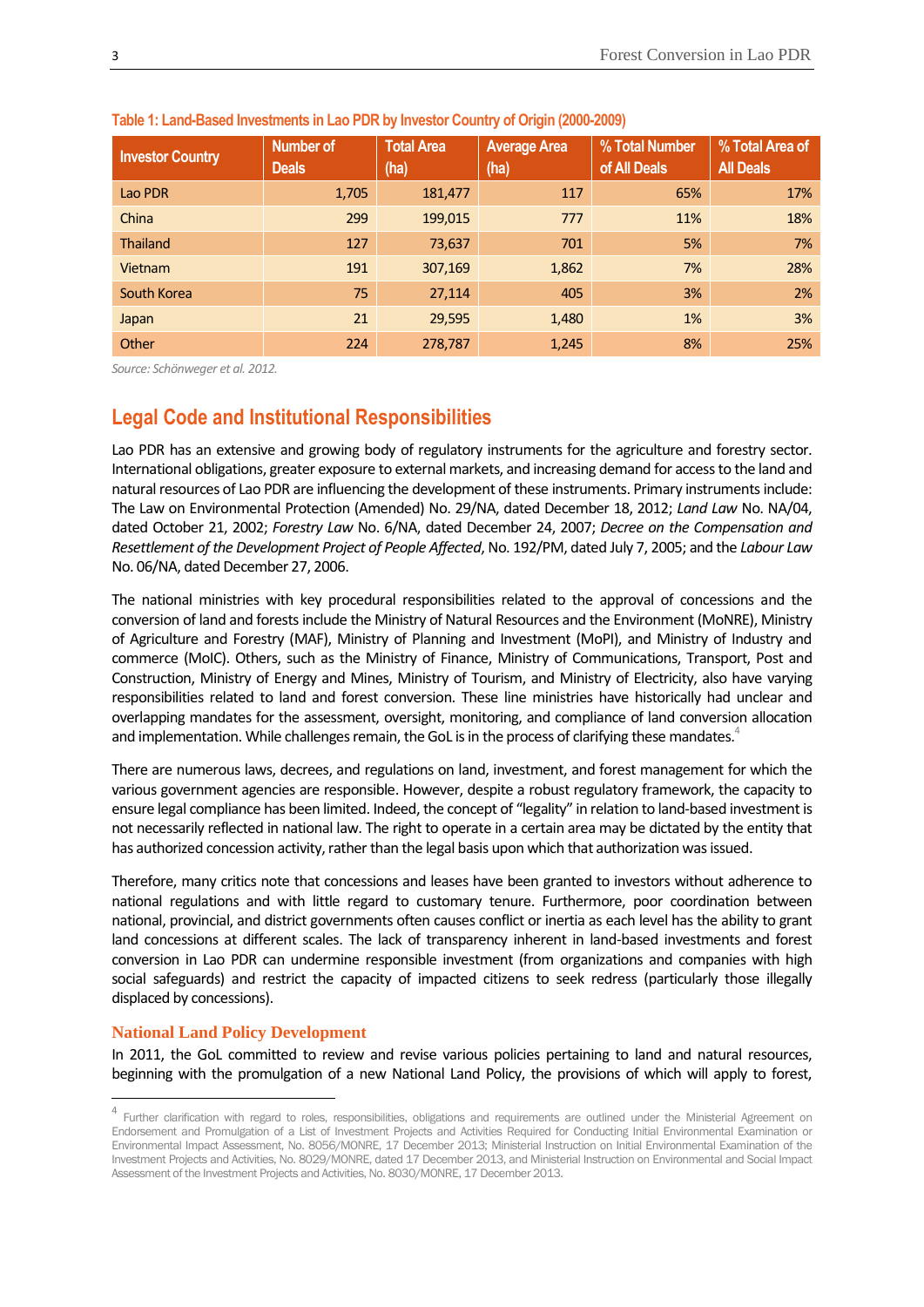agriculture, mining, and water. In her keynote address at a major international land and forestry conference in Vientiane, Dr. Souvanpheng Boupphanouvong, President of the Committee on Economy, Planning and Finance of the National Assembly of Lao PDR, stated the government's intention to undergo a nationwide formal process of large-scale land reform. "Competition for land among various sectors is intensifying," explained Dr. Boupphanouvong. "As a nation, we must act to prevent conflicts and ensure that the increasingly scarce land resource is developed in a way that contributes to national development goals and alleviates poverty among the rural population."

In her address, Dr. Boupphanouvong also identified the following concerns necessary for an effective new land policy:

- Ensuring that the vast majority of Lao households in both urban and rural areas have secure land rights (e.g., official acknowledgement of traditional land rights before land is opened up to foreign investors);
- Ensuring clarity and consistency in the legal framework and implementing guidelines;
- Ensuring effective institutional and administrative capacity at central and local levels to administer and monitor land transactions;
- Raising awareness amongst citizens about the terms, opportunities, and risks associated with various land-use scenarios before foreign investors are invited to Lao PDR; and
- Ensuring transparency in all land-related transactions so that citizens and local communities can monitor how well laws and regulations are being implemented – effectively performing a "watchdog" function at a local level.

Early drafts of the National Land Policy seemed to address several of these commitments and incorporated language on prior consultation (e.g., a threshold requirement of three-fourths of landowners' consent to acquire lands) and compensation (e.g., in the event of land acquisition), as well as clear definition of rights categories (collective and customary). However, the drafting committee has since revoked these commitments. The Land Issues Working Group (LIWG), a network of international NGO and national civil society representatives supporting equitable and sustainable land use in Lao PDR, continues to advocate for equitable land reform in the Policy, reflecting international best practices.<sup>5</sup> Chapter 5 of the *Environmental Protection Law (Revised)*, No. 29/NA, dated December 18, 2012, requires public participation, and has released a manual on participatory land use planning and land allocation that attempts to instruct concerned parties to resolve potential issues through land management Memoranda of Understanding.

## **Assessing Levels of Illegality in Forest Conversion**

As noted above, the legality of approval of development agreements for land is not simplified under one law or regulatory instrument. The legislative framework is extensive and often inconsistent. It is also acknowledged that not all existing developments have met their social or legal obligations. Some concessions have been issued or extended into areas without authority, including national protected areas, land under customary tenure, and lands that have not been classified as suitable for the activity being developed. Conflicts often arise due to a lack of appropriate, transparent, and equitable consultation with affected local communities. Many of those affected are ethnic minorities or are otherwise disadvantaged, and/or lack compensation for acquired land.

In May 2007, the Prime Minister of Lao PDR announced a moratorium on the granting of new land concessions greater than 100 ha in an effort to give the GoL an opportunity to review its policies in granting large-scale concessions and to address the shortcomings of its previous land management strategy (Announcement No. 743).

Despite the moratorium, concessions of various sizes continue to be granted under a number of scenarios, including:

**.** 

<sup>5</sup> Their recommendations can be downloaded a[t http://www.laolandissues.org/2014/05/23/liwg-supports-development-of-the-lao](http://www.laolandissues.org/2014/05/23/liwg-supports-development-of-the-lao-national-land-policy/)[national-land-policy/.](http://www.laolandissues.org/2014/05/23/liwg-supports-development-of-the-lao-national-land-policy/)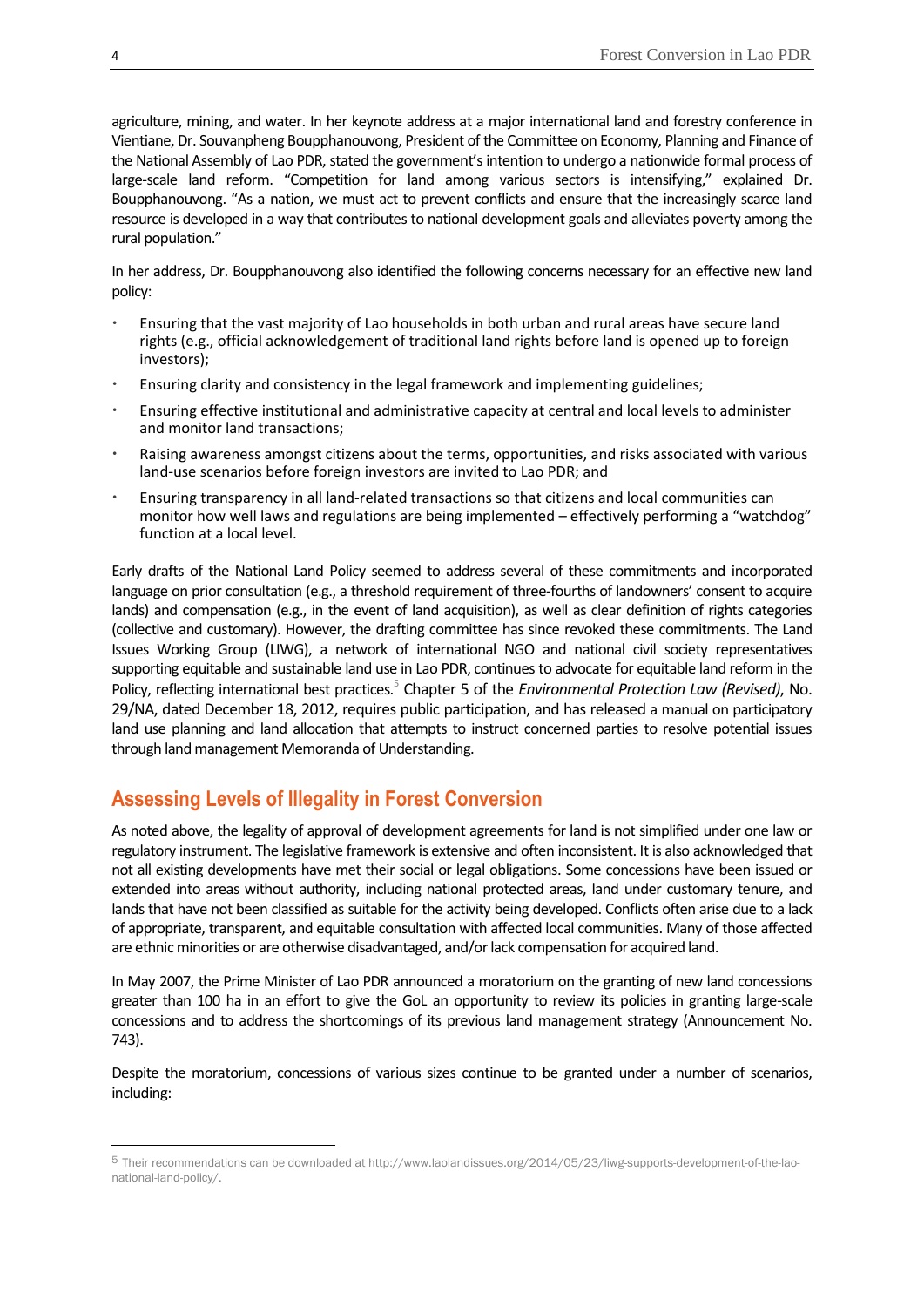- Conversion activities where no approval was sought or additional lands were cleared outside agreed boundaries;
- Conversion activities that ostensibly meet the agreed purpose and required legal approvals but are in reality a cover for access to valuable timber resources. The development project does not progress but the timber is harvested according to the law. The timber may or may not be processed legally;
- Legitimate conversion activities that were inappropriately approved, often including areas where conversion is illegal (e.g., the area supports intact rather than degraded forest land); and,
- Conversion activities that are approved through inappropriate processes where authority is vested in an unaccountable individual or more than one agency or is otherwise unclear.

In June 2012, a further Order, *PMO No 13/PM* was issued, which suspends approvals for all investment proposals for the exploration and survey of a range of mineral ores (Article 1.1.) and the export of raw minerals(Article 1.2.) and rubber and eucalyptus plantations (Article 2) until the end of 2015. The moratorium included proposals submitted before the issuance of the Order, unless already approved in writing. However, in the seven months following the moratorium announcement, a total of 208,805 ha of land were still made available to concessionaires, 54 percent of which were for rubber production and some of which was reported in the Dong Hua Sao National Biodiversity Conservation Area (Global Witness 2013). These were technically "legal" due to a loophole in the 2012 ban allowing concessions with official written approval by the GoL.

#### **Conversion Timber**

Commercial grade timber harvested in preparation for conversion activities has become a critical source of timber and is integrated into National quotas (Barney et al. 2010). However, this quota does not account for all timber sourced from all conversion activities related to concessions or leases. For large volumes, the legal status of this wood remains unclear and information on the extent, volumes, use, and value of such timber is limited and inconsistent.

Despite laws that largely prohibit the clearing of high value or productive natural forest during the process of development, the potential revenue from conversion timber is a strong enticement for developers to exploit this resource in contravention of legislative requirements or their concession agreement. Harvesting the timber from land allocated for development and then transferring the land and concession rights to a third party is extremely profitable but also legally questionable. In these instances, the original development project may or may not ultimately be implemented, legal obligations may not be enforced, and social obligations may not be met. Limited official capacity to monitor these activities or enforce regulatory provisions contributes to the loss of forests that would otherwise be protected.

Consequently, it is highly likely that there is conversion timber entering the Lao PDR supply chain which is not fully compliant with GoL laws. Essentially, this timber can be classified as "illegal" because it does not meet regulatory requirements. A number of gaps in the current legal framework make it impossible or impractical to prevent most of this timber from entering the processing stage.

## **Social and Environmental Impacts of Illegal Conversion**

Ethnic minorities and other local communities can be disadvantaged or marginalized in concessional land allocation processes, with customary land and resources lost or reduced; compensation limited, inadequate, or non-existent; and environmental and social safeguards ignored. This has directly contributed to localized land conflicts (primarily between communities and concessions), an important issue of concern. In June 2012, land disputes were by far the most frequent subject of public complaints to the National Assembly (Vientiane Times 2012). The lack of statutory recognition of land tenure often means that local communities have little or no political recourse to defend their rights.

Analysts and human rights groups blame land-based investments, or "land grabs," for "ushering in a new wave of poverty in Lao PDR," marked by a growing population of newly landless poor and ensuing rapid urbanization (MacLean 2014). Local civil society groups claim that when the government relocates farmers to consolidated villages near towns and cities, families are given only half the area necessary for traditional farming, and there is ample evidence that relocation services are not provided in many cases. The United National Development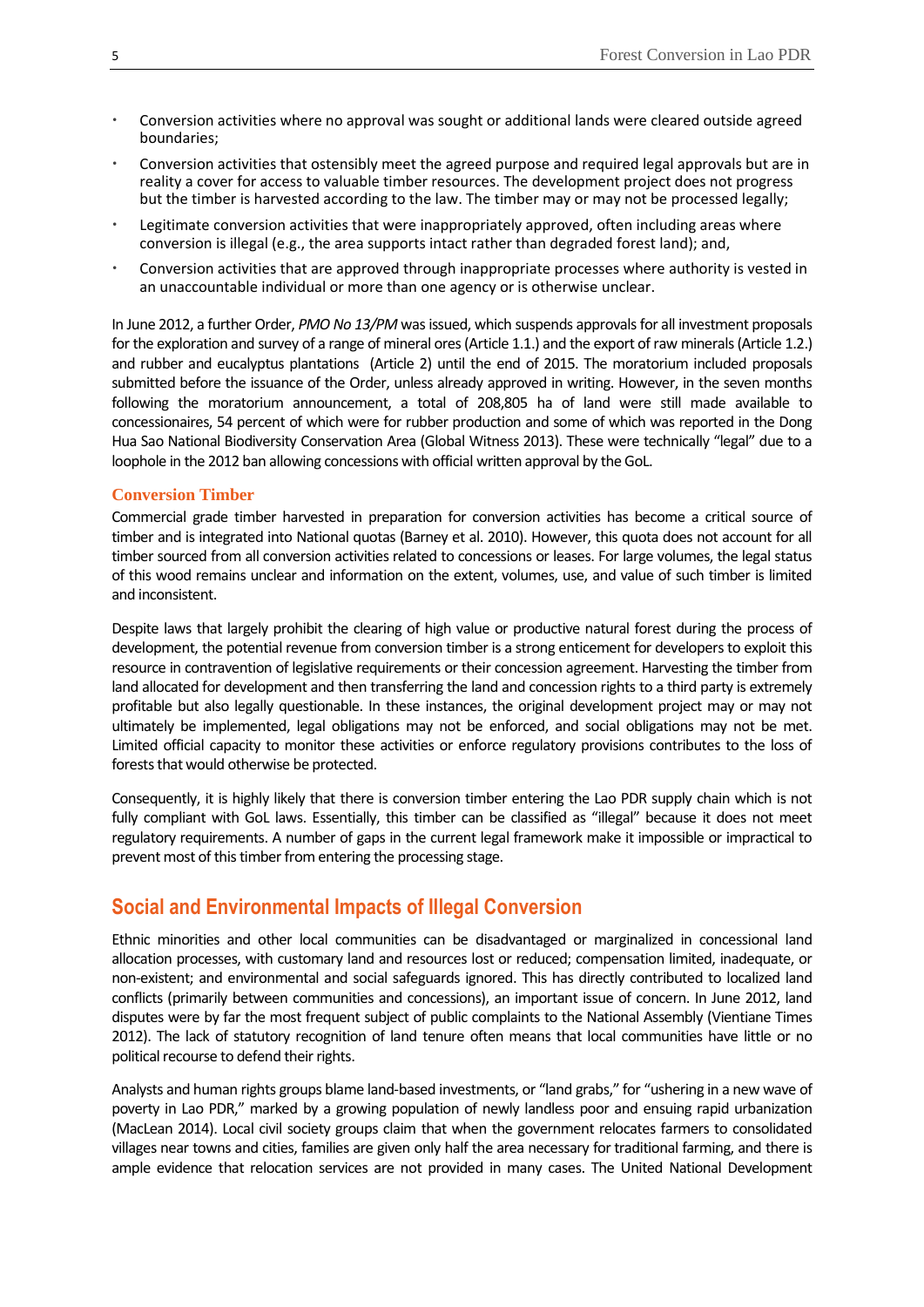Programme (UNDP) found that populations from upland villagesthat are resettled can suffer mortality rates of up to 30 percent when they are forced to abandon their traditional livelihoods. The UNDP also noted that conflict between communities over resettlement territory, and concessionaires' failure to obligations to provide education and health facilities, were notable drivers of poverty.

## **FLEGT Voluntary Partnership Agreement**

Lao PDR is currently negotiating a FLEGT Voluntary Partnership Agreement (VPA) with the European Union (EU). VPAs are legally binding trade agreements, committing the two parties to trading only in verifiable legal timber and other forest products. By entering into a VPA with the EU, Lao PDR aims to improve opportunities to access high-value markets, diversify and increase revenue from timber exports, reduce illegal logging and associated trade, provide opportunities for technology transfer (particularly to Lao PDR's secondary timber processing industry), enhance transparency, and improve governance.

The Department of Forest Inspection under the Ministry of Agriculture and Forestry is the national focal point for developing the VPA. The GoL announced its interest in negotiating a VPA in February 2012. In October 2013 the Ministry of Agriculture and Forestry opened a Forest Law Enforcement, Governance and Trade (FLEGT) Standing Office with support from Germany´s Agency for International Cooperation (GIZ).

A VPA is only one of a number of international approaches meant to curb supply- and demand-side drivers of illegal logging; other approaches include the US Lacey Act (amended 2008), Australia's Illegal Logging Prohibition Act (2012), and the Japanese Law Concerning the Promotion of the Procurement of Eco-Friendly Goods and Services by the State and Other Entities (Law No. 100 of 2000, including the 2013 Basic Policy on Promoting Green Purchasing). These initiatives could incentivize Lao PDR's main trading partners, such as Vietnam and China, to consider changing their import requirements so that verification of timber legality can be demonstrated.

However it is important to recognize that to date, the EU Timber Regulation does not address legalities from forest conversion to agriculture and other uses, rather than traditional selective logging.

## **Recommendations**

- Review land-forest concessional laws and regulatory instruments to remove inconsistencies and clarify roles and responsibilities across Ministries;
- Improve the capacity of concessional compliance Ministries (MoNRE and MAF) to effectively review, monitor, and enforce compliance;
- Establish secure and equitable land and resource tenure rights for local communities, individuals, and collectives by recognizing customary ownership structures, particularly the right to prevent unlawful expropriation (exclusion rights);
- Promulgate the draft National Land Policy in accordance with international best practice, including the investment guidelines of the UN Committee on World Food Security and the UN Voluntary Guidelines on the Responsible Governance of Tenure of Land, Fisheries and Forests;
- Ensure that the FLEGT VPA negotiation process (and eventual bilateral agreement) targets current legal and resource capacity deficiencies, and provides a solid framework for legal compliance and that conversion timber is adequately controlled and tracked to restrict access to wood from illegally converted forests;
- Clarify the responsibilities of concession and lease holders in regards to the protection of environmental and social values, avoidance of negative impacts, and community consultation, preferably through adherence to Free, Prior, and Informed Consent principles;
- Support mechanisms that allow for effective enforcement or suspension or termination of concessions or leases which consistently fail to meet regulatory requirements or deliver environmental or social benefits;
- Establish supply chain mechanisms that document compliance with regulatory requirements, including reporting requirements on processors and exporters of timber products; and